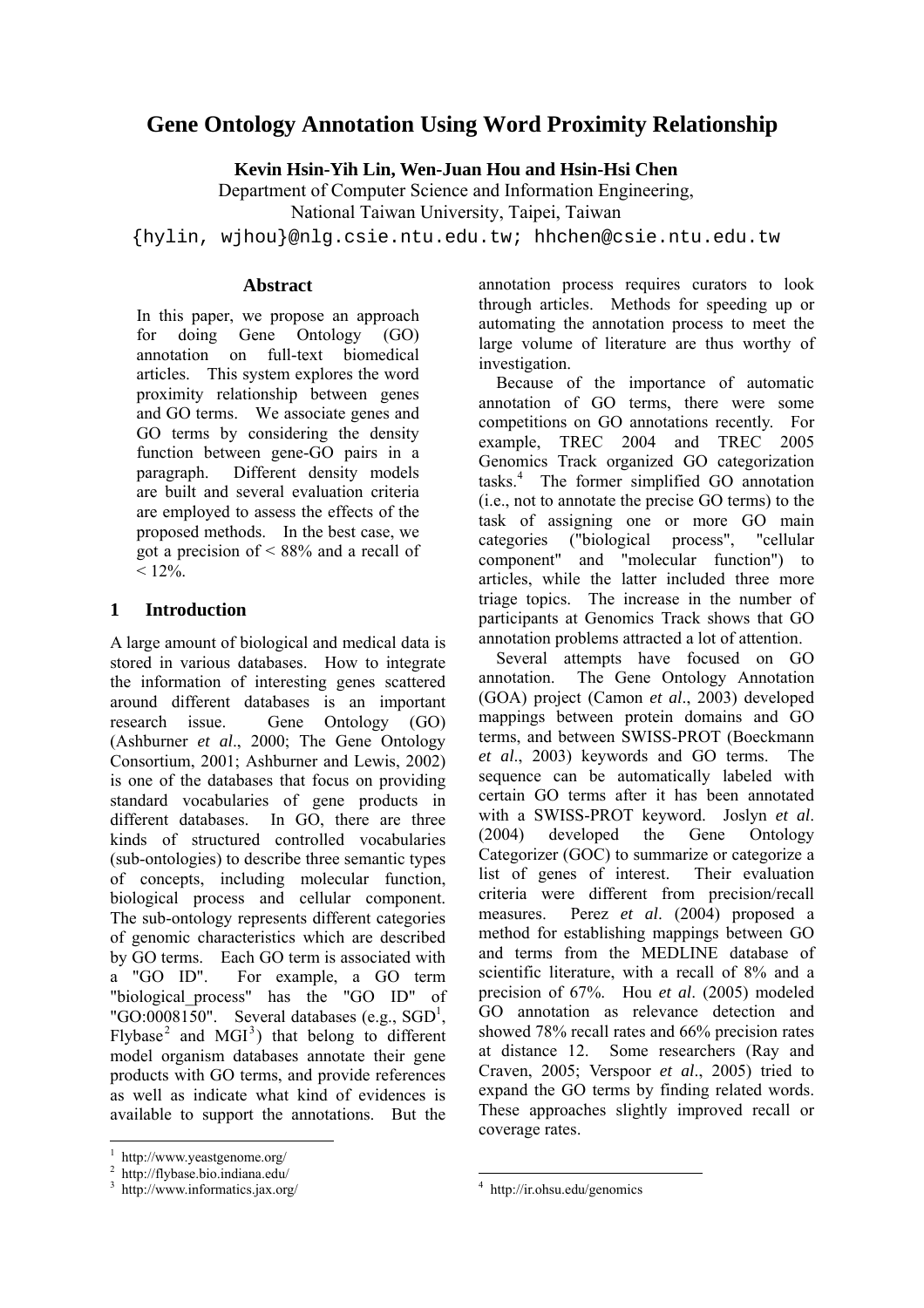Most of the previous works used information extracted from the title, abstract and MeSH terms only. Obviously, full-text articles contain more information than abstracts, but they also introduce more noises. This is a challenge we must face when doing GO annotation on full-text articles. One important feature we can extract is the word proximity relationship between genes and GO terms. The postulation is: if only one gene and GO terms appear in the same paragraph, they are considered to be associated to each other. If more than one gene is found, the gene with closer proximity to GO terms is preferred. Consider the GO term "cytoplasm" (GO:0005737) in the literature with PMID 10037727 as follows:

… There was a strong cross-reaction of the anti-<GENE:trr2>Trr2</GENE> antibody reacted with a 36-kDa protein in the total cell homogenates and cytosolic fractions of both strains that is probably due to the presence of <GO:0005737>**cytoplasmic**</GO> <GENE:trr1>Trr1</GENE>, which is 84% identical to <GENE:trr2>Trr2 </GENE>.

There are two genes and one GO with three gene-GO\_term occurrences appearing in the above paragraph. The nearest gene to GO term "cytoplasm" is "Trr1" which is annotated with "cytoplasm" in SGD (Saccharomyces Genome Database) (Ball *et al*., 2000) while "Trr2" is farther, and "Trr2" is not annotated with "cytoplasm". It shows that the postulation of associating GO terms with the nearest gene may be reasonable.

To describe the relationship between PMID, GO terms and genes, we use a 3-tuple representation. For example, the yeast "15S\_RRNA" in SGD is annotated with GO terms "structural constituent of ribosome" (GO:0005763), "protein biosynthesis" (GO:0003735), "ribosome assembly" (GO:0006412) and "mitochondrial small ribosomal subunit" (GO:0042255). The annotations are referenced to documents with PMID 6261980, 6280192, 2167435 and 6261980, respectively. In our study, we represent this curation as a triple of <PMID, GO ID, GENE> where "PMID" represents PubMed identifier, "GO ID" represents GO category ID, and "GENE" represents the gene name. In the above example, we get four 3-tuples for the yeast "15S\_RRNA", i.e., <6261980, 0005763, 15S\_RRNA>, <6280192, 0003735, 15S\_RRNA>, <2167435, 0006412,

15S\_RRNA>, and <6261980, 0042255, 15S\_RRNA>.

The rest of this paper is organized as follows. Section 2 sketches an overview of the system architecture. Section 3 depicts how the experimental corpus is built. The details of the proposed methods are presented in Section 4. The experimental results are shown and discussed in Section 5. We also introduce the evaluation metrics in this section. Finally, we make conclusions and present some further work.

# **2 System Overview**

Figure 1 shows the overall architecture of the proposed system. First, we preprocess each full-text article in the corpus, which involves (1) gene name recognition for tagging the gene names, (2) stop-word removal for filtering the stop-words, (3) morphological normalization for getting the stems of verbs and nouns, and (4) GO terms tagging for adding GO ID tags to GO terms. The order of the preprocessing is reasonable. BioTagger is applied first because some gene names contain stop-words and stemming may influence the recognition of gene names. GO term tagging is applied last because we also apply stop-word removal and a stemmer to GO terms. We make use of some biomedical domain specific resources (i.e., BioTagger<sup>5</sup> and Gene Ontology) and some natural language processing resources (i.e., a stop-word list and Porter's stemmer <sup>6</sup> ) to preprocess the corpus. After that, we get a set of articles with tagged gene name and tagged GO terms. Then, an algorithm based on word proximity relationship annotates genes with GO terms. Finally, a 3-tuple of <PMID, GO ID, GENE>, which specifies a gene GENE is annotated with some GO term in a biomedical article PMID, is reported.

# **3 Corpus Construction**

 $\overline{a}$ 

To construct an evaluation corpus, we first downloaded all the GO annotation files from the GO website.<sup>7</sup> For each entry in the annotation files, we searched for its corresponding biomedical article using Entrez PubMed.<sup>8</sup> We downloaded the free online full-text articles if

 $5$  http://www.seas.upenn.edu/~ryantm/software/BioTagger/<br>  $6$  http://www.tartarus.org/~martin/PorterStemmer/<br>  $7$  http://www.geneontology.org/GO.current.annotations.shtml

http://www.ncbi.nlm.nih.gov/entrez/query.fcgi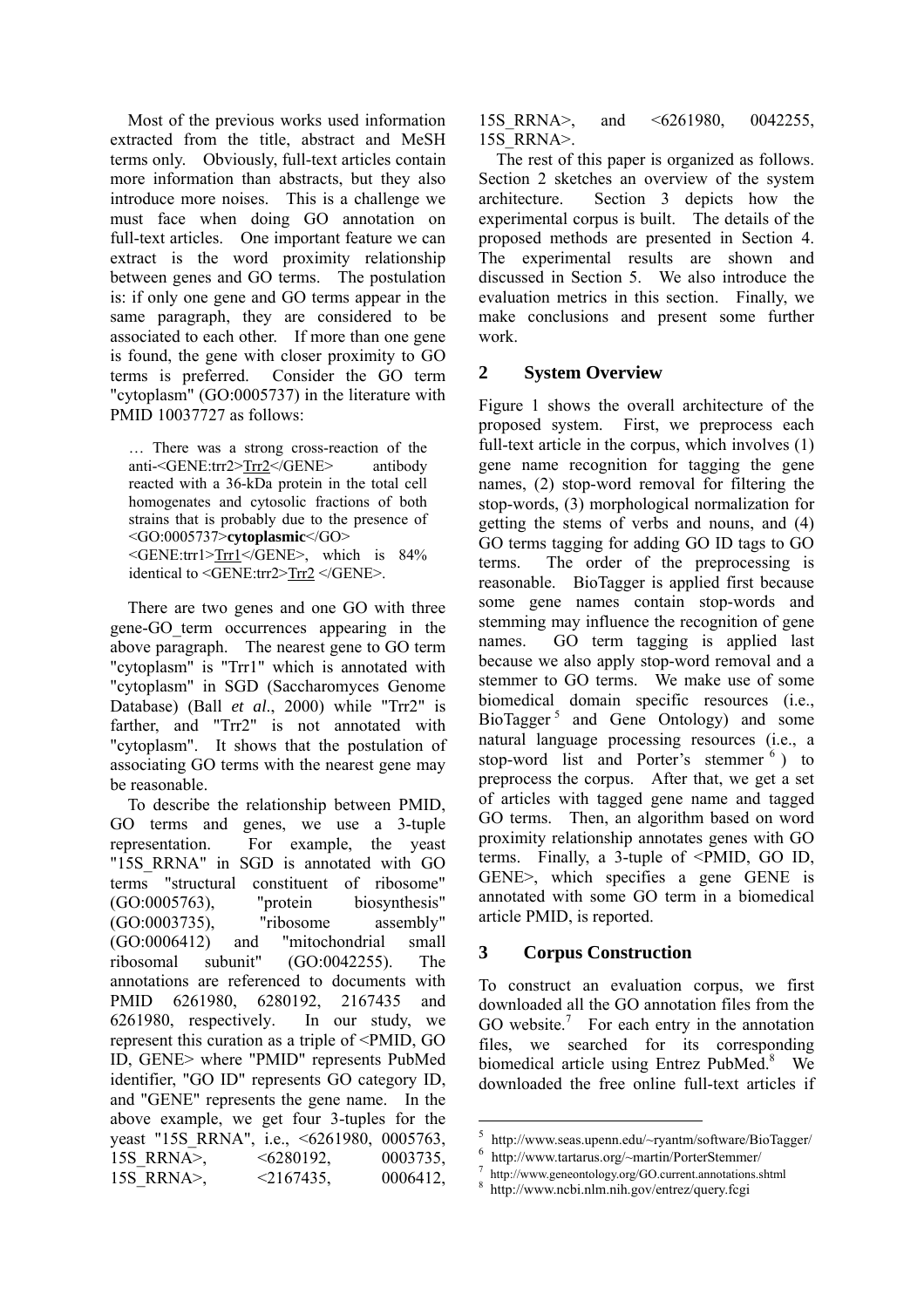they exist. We were able to retrieve 10,054 full-text articles.



Figure 1. System Architecture

Because of the complications with gene name synonyms, we did not use all 10,054 articles. It is common for a gene to have multiple names, so a gene's name in the GO annotation file may be different from its name in a biomedical article. As the focus of this study is not to recognize all the different names of a gene, we decided to filter out the articles which do not contain the gene names as specified in the GO annotation file. This is done by examining each article and keeping the article if at least one entry in the GO annotation file referring to the article also

refers to a gene that appears in the article. After filtering is done, we were left with 4,479 articles. We also removed entries in the GO annotation files which either do not refer to one of these 4,479 articles, or do not refer to a gene name that appears in one of these 4,479 articles. In summary, our final corpus consists of 4,479 full-text biomedical articles, which contain a total of 15,566 annotations.

#### **4 Methods**

Our annotation procedure for each article consists of (1) gene name tagging, (2) GO term tagging, and (3) GO term to gene name association. To illustrate our annotation procedure, we give an example of a paragraph in the article with PMID 10198058. The example is shown in Figure 2.

#### **4.1 Gene Name Tagging**

We used BioTagger (Liu *et al*., 2004) to identify all appearances of gene names in an article. BioTagger is a biological entity tagging system capable of recognizing gene names, genomic variations in cancers and malignancy types in cancers. BioTagger has a precision of 77% and a recall of 96% for the yeast. Figure 3 shows the tagging result of the paragraph in Figure 2.

# **4.2 GO Term Tagging**

We used word matching to identify GO terms. In the beginning, we used PubMed's stop-word list to remove all the stop-words from every GO term.<sup>9</sup> We then stemmed the GO terms with Porter's stemmer (Porter, 1980). At the end of these steps, we ended up with a list of processed GO terms which contain stemmed words and no stop-word.

When tagging GO terms, we treated each paragraph of an article as an independent unit. For each paragraph, we went through the list of the processed GO terms to check whether the paragraph contains all the words (named GO-component in this paper) of any particular GO term. If the paragraph did, we considered the paragraph to contain an instance of that particular GO term. The GO-components did not have to appear next to each other or in any particular order in the paragraph. We labeled all the appearances of GO-components in the paragraph with the GO term's GO ID. In brief,

 $\overline{a}$ 9

http://www.ncbi.nlm.nih.gov/books/bv.fcgi?rid=helppubme d.table.pubmedhelp.T38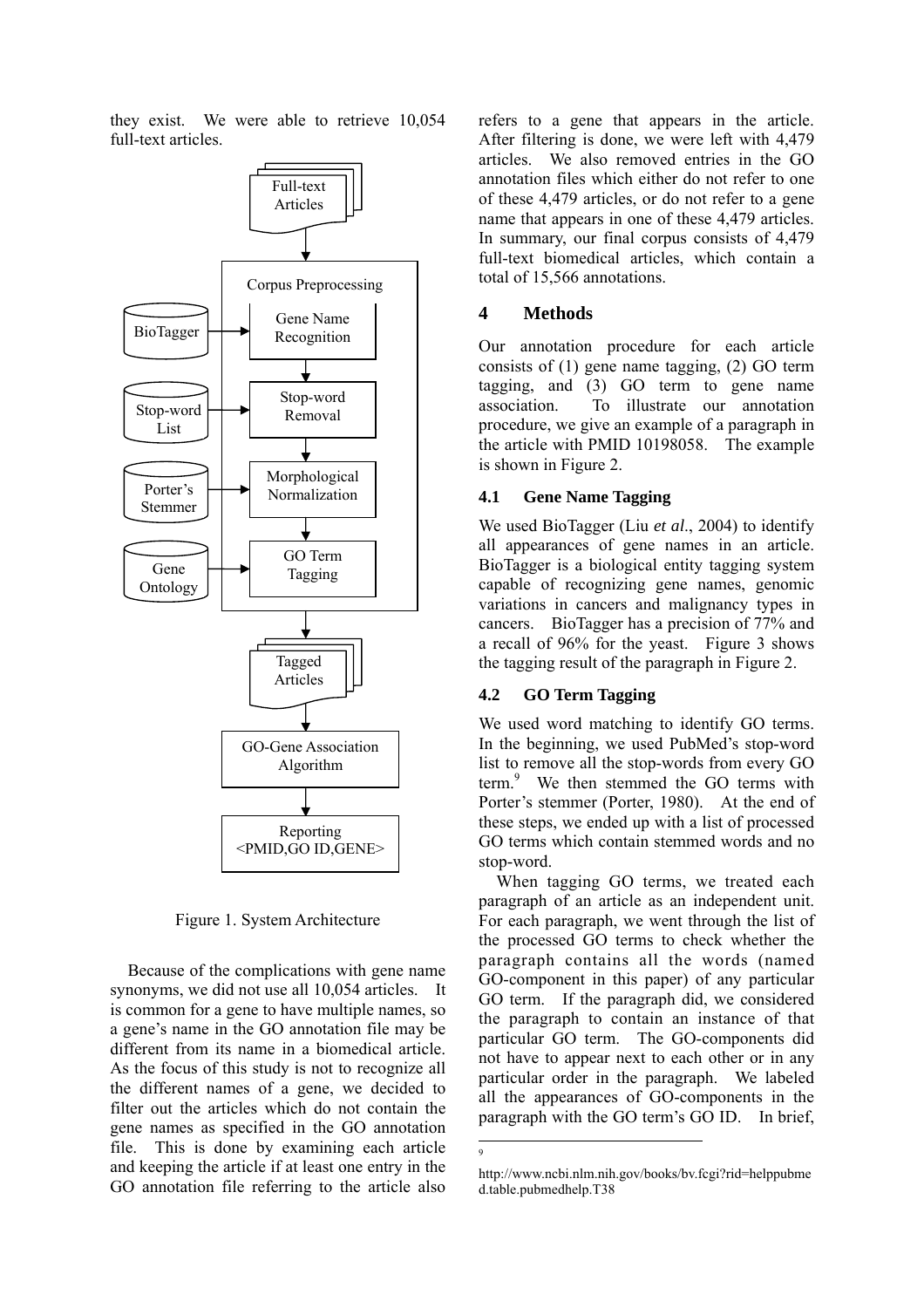The Bud Neck Localization of Yck2 Begins as a Ring at the End of Mitosis and Becomes a Patch under the Septum As mentioned previously, bud and mother cell membranes of all large-budded cells with two DAPI-staining regions are equally fluorescent, but a bright ring or thin bright bar is often visible at the bud neck (Figure 2, F-H). The observation of a septum by Nomarski optics that lies above the bright bar (as shown for a diploid cell in Figure 6 B, bottom panel) supports the idea that GFP-Yck2p becomes enriched in the membrane that underlies the growing septum. This change in  $\overline{Y}$ ck2p distribution could also parallel the timing of a major change in actin cytoskeletal organization (Adams and Pringle, 1984; Kilmartin and Adams, 1984; Botstein et al., 1997). Before cytokinesis, actin becomes concentrated in a contractile ring at the bud neck (Epp and Chant, 1997; Bi et al., 1998; Lippincott and Li, 1998). As cytokinesis and secretion of new cell wall material to the neck region occur, the cortical actin becomes distributed in patches underlying mother and bud sides of the division site.

### Figure 2. Untagged Paragraph with PMID 10198058

The Bud Neck Localization of <GENE>Yck2</GENE> Begins as a Ring at the End of Mitosis and Becomes a Patch under the Septum As mentioned previously, bud and mother cell membranes of all large-budded cells with two DAPI-staining regions are equally fluorescent, but a bright ring or thin bright bar is often visible at the bud neck (Figure 2, F-H). The observation of a septum by Nomarski optics that lies above the bright bar (as shown for a diploid cell in Figure 6 B, bottom panel) supports the idea that <GENE >GFP-Yck2p</GENE> becomes enriched in the membrane that underlies the growing septum. This change in Yck2p distribution could also parallel the timing of a major change in <GENE>actin</GENE> cytoskeletal organization (Adams and Pringle, 1984; Kilmartin and Adams, 1984; Botstein et al., 1997). Before cytokinesis, <GENE>actin</GENE> becomes concentrated in a contractile ring at the bud neck (Epp and Chant, 1997; Bi et al., 1998; Lippincott and Li, 1998). As cytokinesis and secretion of new cell wall material to the neck region occur, the cortical actin becomes distributed in patches underlying mother and bud sides of the division site.

#### Figure 3. Example of Gene Name Tagging

The <GO:0005935|GO:0007114>**Bud**</GO> <GO:0005935>**Neck**</GO> Localization of <GENE>Yck2</GENE> Begins as a Ring at the End of Mitosis and Becomes a Patch under the Septum As mentioned previously, <GO:0005935|GO:0007114>**bud**</GO> and mother <GO:0007114>cell</GO> membranes of all large-budded <GO:0007114>cells</GO> with two DAPI-staining regions are equally fluorescent, but a bright ring or thin bright bar is often visible at the <GO:0005935|GO:0007114>**bud**</GO> <GO:0005935>**neck**</GO> (Figure 2 , F-H). The observation of a septum by Nomarski optics that lies above the bright bar (as shown for a diploid <GO:0007114>cell</GO> in Figure 6 B, bottom panel) supports the idea that <GENE > $S$ FP-Yck2p</GENE> becomes enriched in the membrane that underlies the growing septum. This change in Yck2p distribution could also parallel the timing of a major change in <GENE><u>actin</u></GENE> cytoskeletal organization (Adams and Pringle, 1984; Kilmartin and Adams, 1984; Botstein et al., 1997). Before <GENE>actin</GENE> cytokinesis, actin becomes concentrated in a contractile ring at the <GO:0005935|GO:0007114>**bud**</GO> <GO:0005935>**neck**</GO> (Epp and Chant, 1997; Bi et al., 1998 ; Lippincott and Li, 1998). As cytokinesis and secretion of new <GO:0007114>cell</GO> wall material to the <GO:0005935>**neck**</GO> region occur, the cortical actin becomes distributed in patches underlying mother and <GO:0005935|GO:0007114>**bud**</GO> sides of the division site.

GO:0005935 : bud neck GO:0007114 : cell budding

#### Figure 4. Example of GO Term Tagging\*

\*The upper part is the result of GO term tagging. The lower part lists the GO terms. A word may be tagged with more than one GO ID when it is a GO-component of more than one GO term. For example, bud.



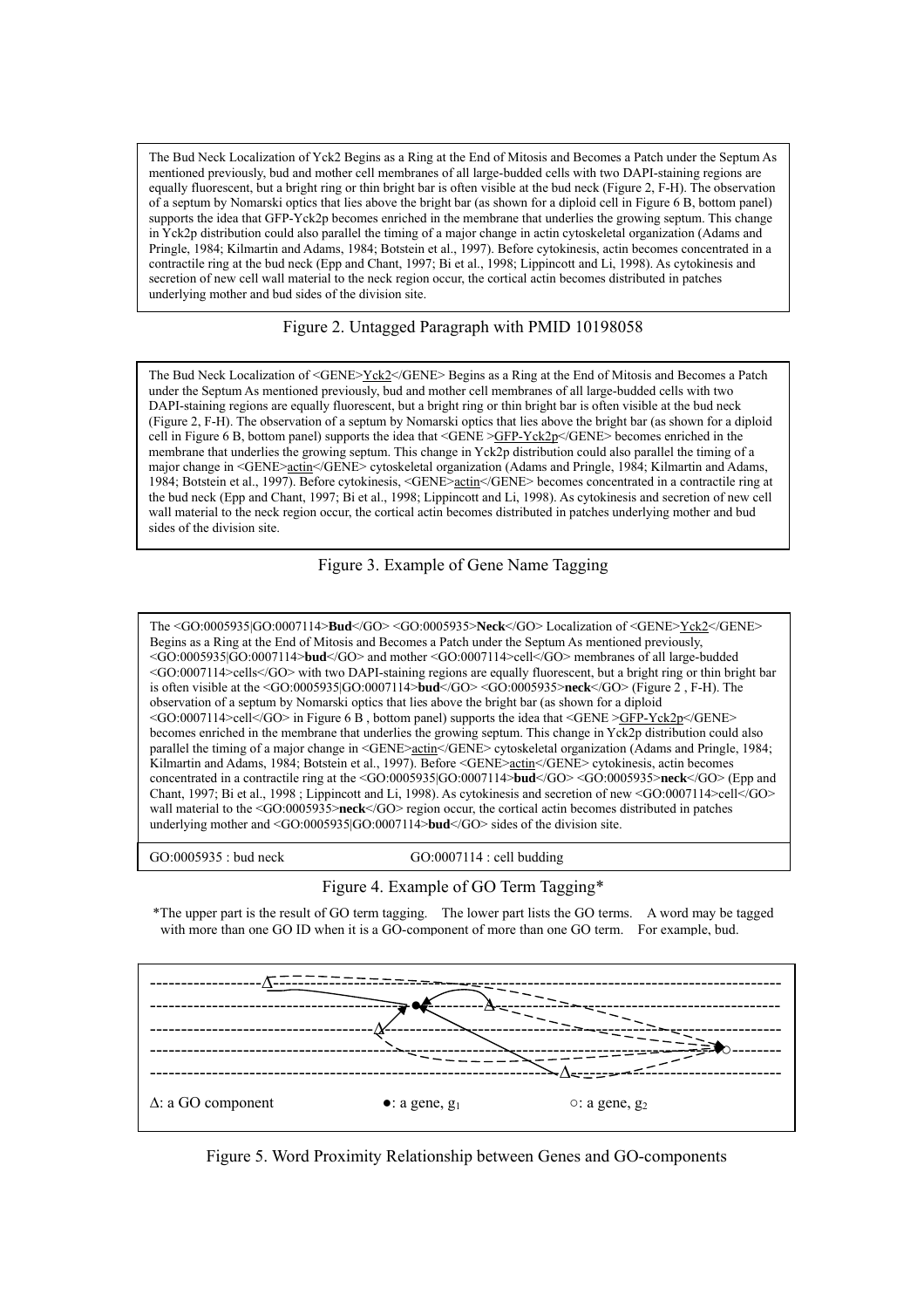a GO-component is any word in a GO term. GO-components are annotated in the text. Since GO-components can be part of different GO terms, each annotation in the text can refer to different GO terms. Figure 4 shows the tagging result of two distinct GO terms. The matching words with GO term "bud neck" (GO:0005935) are in boldface.

#### **4.3 GO to Gene Association**

Figure 5 sketches the basic idea of our GO-to-Gene association algorithm. In Figure 5, there are two genes,  $g_1$  and  $g_2$ , and four GO-components that may be the same or different in a paragraph. Without loss of generality, we assume there is only one GO term in this paragraph. There is a link between each gene and each GO-component, and it represents the word proximity relationship. We calculate the association scores between them. On the one hand, as we mentioned before, the gene with the closest proximity to the GO term should be associated to the GO term. In other words, if the distance between a gene and a GO-component is shorter, the score is higher. On the other hand, if a GO-component is more important, the score is higher. This model is like a density model: the gene with the highest density (i.e., most tightly surrounded by GO-components) will be selected. To explore the effects between distance and the GO-component's importance, we designed two experiments, Density Models 1 and 2, which are explained in Section 4.3.1 and 4.3.2, respectively.

#### **4.3.1 Density Model 1**

For each unique GO term appearing in a paragraph, we associated exactly one gene with it. First, we explore the effect of distance between GO-components and genes. The GO-to-Gene association algorithm is stated informally as follows.

For each occurrence of a gene in the paragraph, we compute the distance between the gene occurrence and GO-component. The shorter the distance is, the higher the score is. After that, we average the scores of the gene and each GO-component. Then we average the scores for all the gene's occurrences. The gene with the highest score is associated with the GO term.

To describe the above algorithm more formally, we define the following symbols.

*Gi*: the *i-*th gene occurrence in a given paragraph,

*Tj* : the GO term with the *j-*th unique GO ID,

 $T_{j,k}$  : the *k*-th occurrence of a GO term  $T_j$ 's GO-component in a given paragraph,

 $W_{G_i, T_{i,k}}$ : total number of words between gene  $G_i$ and GO-component  $T_{j,k}$ , and

 $c_i$ : total occurrences of  $T_i$ 's GO-components in a given paragraph.

Consider a paragraph with *n* genes in an order of  $G_1, G_2, \ldots, G_n$ , where  $G_i$  and  $G_j$  may be the same or different gene names. Then, the score between  $G_i$  and  $T_j$  is  $s_{G_i,T_j} = \frac{1}{c_j} \sum_{k=1}^{c_j}$  $i<sup>J</sup> j,k$ *i j c*  $S_{G_i,T_j} = \frac{1}{c_j} \sum_{k=1}^{r} \frac{1}{W_{G_i,T_i}}$  $x_j = c_j \sum_{k=1}^{\infty} w_{G_i}$ ,  $\frac{1}{2} \sum_{i=1}^{c_j} \frac{1}{i}$ .

For a certain GO term  $T_i$ , the average score of all genes' occurrences identifying the same gene *G<sub>i</sub>* is  $avg(s_{G_i,T_j}) = \frac{1}{m} \sum_{i=1}^{m}$  $S_{G_i,T_j}$ ) =  $\frac{1}{m} \sum_{l=1}^{n} S_{G_{i_l},T_j}$ *avg s*  $(s_{G_i,T_j}) = \frac{1}{m} \sum_{l=1}^{m} s_{G_{i_l},T_j}$ , for all  $G_{i_l} = G_i$ and there are *m* occurrences with the same name *Gi*. Finally, a gene *Gp* with the highest score of

 $avg(s_{G_n,T_i})$  will be associated with  $T_j$ . In other words, *Gp* and *Tj* make the most preferred association.

We apply our algorithm to the example in Figure 4. Note that the target GO term  $T_1$  is "bud neck" where the GO-components "bud" and "neck" are in boldface. First of all, there is a single occurrence of gene "Yck2", a single occurrence of gene "GFP-Yck2p" and two occurrences of gene "actin". *G*1, "Yck2", has the distances of 3, 2, 19, 48, 49, 136, 137, 161, 174, to the nine occurrences of  $T_1$ 's GO-components. The association score between  $G_1$  and  $T_1$  is:

 $\frac{1}{174}$ ). 161 1 137 1 136 1 49 1 48 1 19 1 2 1 3  $rac{1}{9}(\frac{1}{3})$  $s_{G_1,T_1} = \frac{1}{0}(\frac{1}{2} + \frac{1}{2} + \frac{1}{10} + \frac{1}{48} + \frac{1}{40} + \frac{1}{126} + \frac{1}{127} + \frac{1}{161} + \frac{1}{174}).$ Since there is only one occurrence for gene "Yck2", we obtain  $avg(s_{G_1,T_1}) = s_{G_1,T_1}$ . We compute  $s_{G_2,T_1}$ ,  $s_{G_3,T_1}$  and  $s_{G_4,T_1}$  in a similar way where  $G_2$ ="GFP-Yck2p" and  $G_3$ = $G_4$ ="actin". Moreover, the average scores of each gene are  $avg(s_{G_2, T_1}) = s_{G_2, T_1}$ , and

 $avg(s_{G_3,T_1}) = avg(s_{G_4,T_1}) = \frac{1}{2}(s_{G_3,T_1} + s_{G_4,T_1})$ . The result suggests that the gene "Yck2" should be annotated with the GO term "bud neck" and this is indeed a correct annotation according to the SGD database. For  $T_2$  "cell budding", we calculate  $avg(s_{G,T_1})$ ,  $avg(s_{G,T_2})$ ,  $avg(s_{G,T_3})$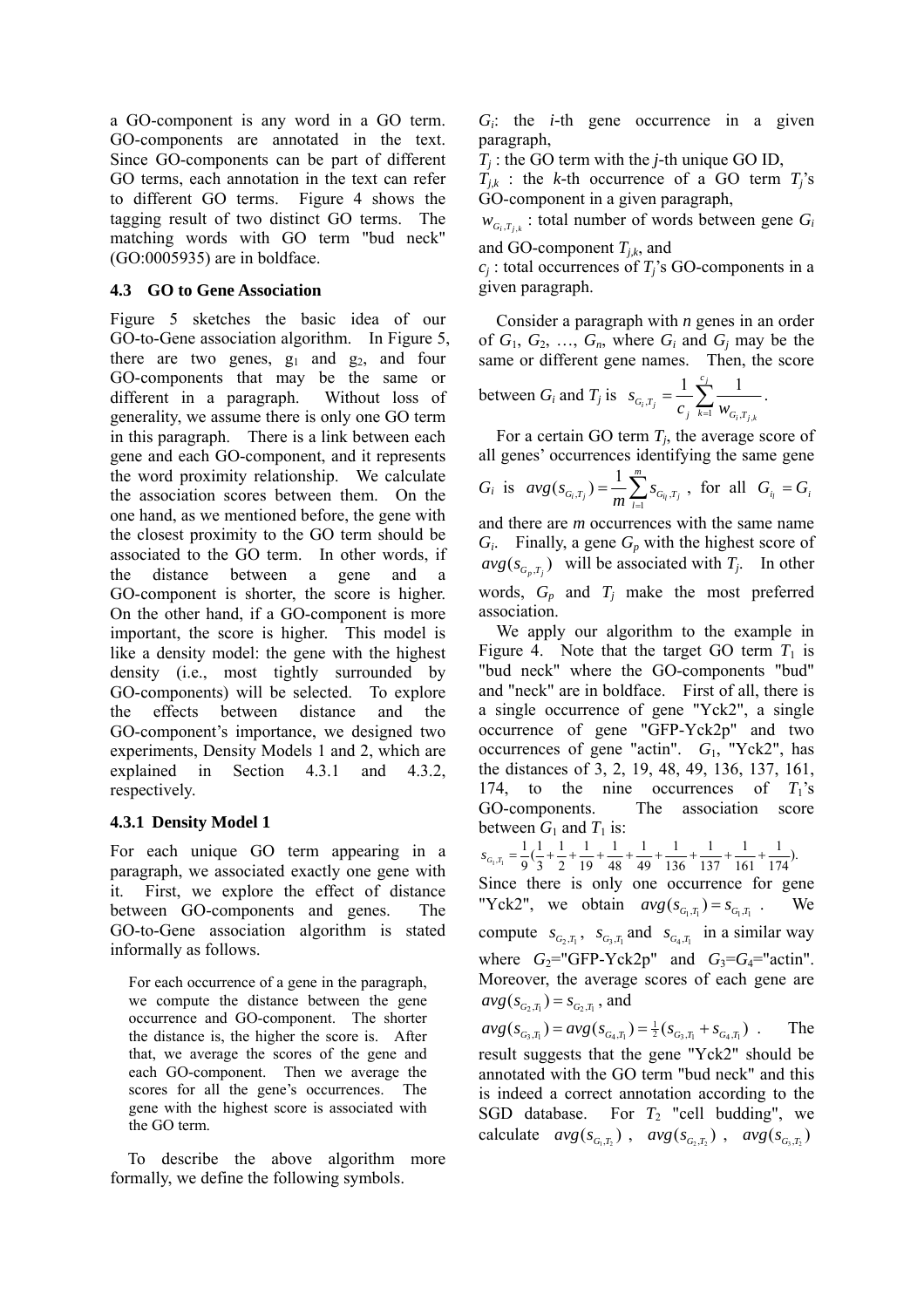and  $avg(s_{G,T}^{\prime})$  first, and then assign it to the gene of the highest average score.

#### **4.3.2 Density Model 2**

In Density Model 1, each GO component has the same weight. The next model considers the weight of individual components of GO terms. We use *tf-idf* (term frequency and inverse document frequency) values to represent the importance of a GO-component, and propose Density Model 2. The second association algorithm is similar to Density Model 1, but each GO-component is multiplied by its *tf-idf* weight.

We formally explain the association algorithm of Density Model 2 as follows. We use the same symbols as Section 4.3.1. Besides, we define two more symbols.

*weight*<sub> $T_{i,k}$ </sub> : the *tf-idf* value of  $T_{j,k}$  in GO and

$$
weight_{T_{j,k}} = tf_{jk} \cdot \log_2 \frac{N}{n_{jk}}.
$$
 Where

 $tf_{jk}$  = frequency of the GO-component  $T_{j,k}$  in  $T_j$ ,  $N =$  number of GO terms in the GO ontology, and

 $n_{jk}$  = number of GO terms where GO-component  $T_{ik}$  occurs at least once.

Then, the score between  $G_i$  and  $T_j$  with *tf-idf* weights is  $\hat{s}_{G_i,T_j} = \frac{1}{c_j} \sum_{k=1}^{c_j}$  $i<sup>J</sup> j,k$ *j k i j c*  $k=1$   $W_{G_i,T}$ *T*  $g_{i}$ ,  $T_{j}$  *C*  $\sum_{j}$  *W*  $\sum_{k=1}^{N}$  *W weight c s*  $x_j - c_j \sum_{k=1}^{\infty} w_{G_i}$ ,  $\hat{s}_{a,r} = \frac{1}{n} \sum_{i=1}^{c_j} \frac{weight_{r_{j,k}}}{s}$ . The formula to compute the average of all genes' occurrences identifying the same gene  $G_i$ ,  $avg(\hat{s}_{G_i,T_i})$ , is the

same as before except  $s_{G_i,T_i}$  is replaced with

$$
\hat{s}_{G_i,T_j}
$$
, so that

 $=\frac{1}{m}\sum_{l=1}^{m}$  $\hat{G}_{i,T_j}$ ) =  $\frac{1}{m} \sum_{l=1}^{n} \hat{S}_{G_{i_l},T_j}$ *avg s*  $(\hat{s}_{G_i,T_j}) = \frac{1}{m} \sum_{l=1}^{m} \hat{s}_{G_{l_l},T_j}$  for all  $G_{i_l} = G_i$  and

there are *m* occurrences with the same name *Gi*. Finally, a gene  $G_p$  with the highest value of  $avg(\hat{s}_{G_n,T_i})$  will be associated with *T<sub>j</sub>*.

We apply this algorithm to the example in Figure 4 again. Suppose the weights of "bud" and "neck" are  $w_1$  and  $w_2$ . The score considering *tf-idf* values between  $G_1$  and  $T_1$  is  $\hat{s}_{c_i, \tau_i} = \frac{1}{9} (\frac{w_1}{3} + \frac{w_2}{2} + \frac{w_1}{19} + \frac{w_1}{48} + \frac{w_2}{49} + \frac{w_1}{136} + \frac{w_2}{137} + \frac{w_2}{161} + \frac{w_1}{174})$ . And  $avg(\hat{s}_{G_1,T_1})$  is equal to  $\hat{s}_{G_1,T_1}$ . We then compute the values of  $avg(\hat{s}_{G, T_i})$ ,  $avg(\hat{s}_{G, T_i})$ , and  $avg(\hat{s}_{G,T})$  in a similar way. At last, we

select the gene with the highest score. The association between  $T_2$  "cell budding" and a gene is made in a similar way.

#### **5 Experiment Results**

#### **5.1 Evaluation Metrics**

We use the standard precision and recall evaluation measures. Precision and recall are defined as follows.

$$
Precision = \frac{TP}{TP + FP}
$$
, and Recall = 
$$
\frac{TP}{TP + FN}
$$

where *TP* is the number of true positives, *FP* is the number of false positives, and *FN* is the number of false negatives. In this experiment, true positives are the correct GO annotations proposed by our system. False positives are the incorrect GO annotations proposed by our system. False negatives are GO annotations in the answer key which our system did not propose.

However, the standard precision measurement is not representative of the performance of the system because the answer key is incomplete. The GO annotation files provided by the GO website do not contain every single correct GO annotation for all of the 4,479 articles in our corpus. This is because the GO website obtains its GO annotation files from different databases and these databases often specialize in different areas. For example, WormBase, one of the databases that the GO website gets its GO annotations from, focuses on Caenorhabditis elegans genes and gene products.<sup>10</sup> Therefore, annotations provided by WormBase may miss non-Caenorhabditis elegans genes. To account for this, we also provide an alternative precision measurement which assumes that a list of genes of interest for each article is given. This precision measurement ignores the proposed GO annotations which do not refer to one of the genes in the genes-of-interest list. For each article, we define its genes-of-interest list to be all the genes mentioned in the answer key's GO annotations which refer to that particular article. We call this precision measurement "Known Gene Precision" in Section 5.2. In a similar vein, we also define two other precision measurements, where one assumes that a list of GO terms of interest is given, and the other assumes that both a list of GO terms of interest and a list of genes of interest are given. The

 $\overline{a}$ 

<sup>10</sup> http://www.wormbase.org/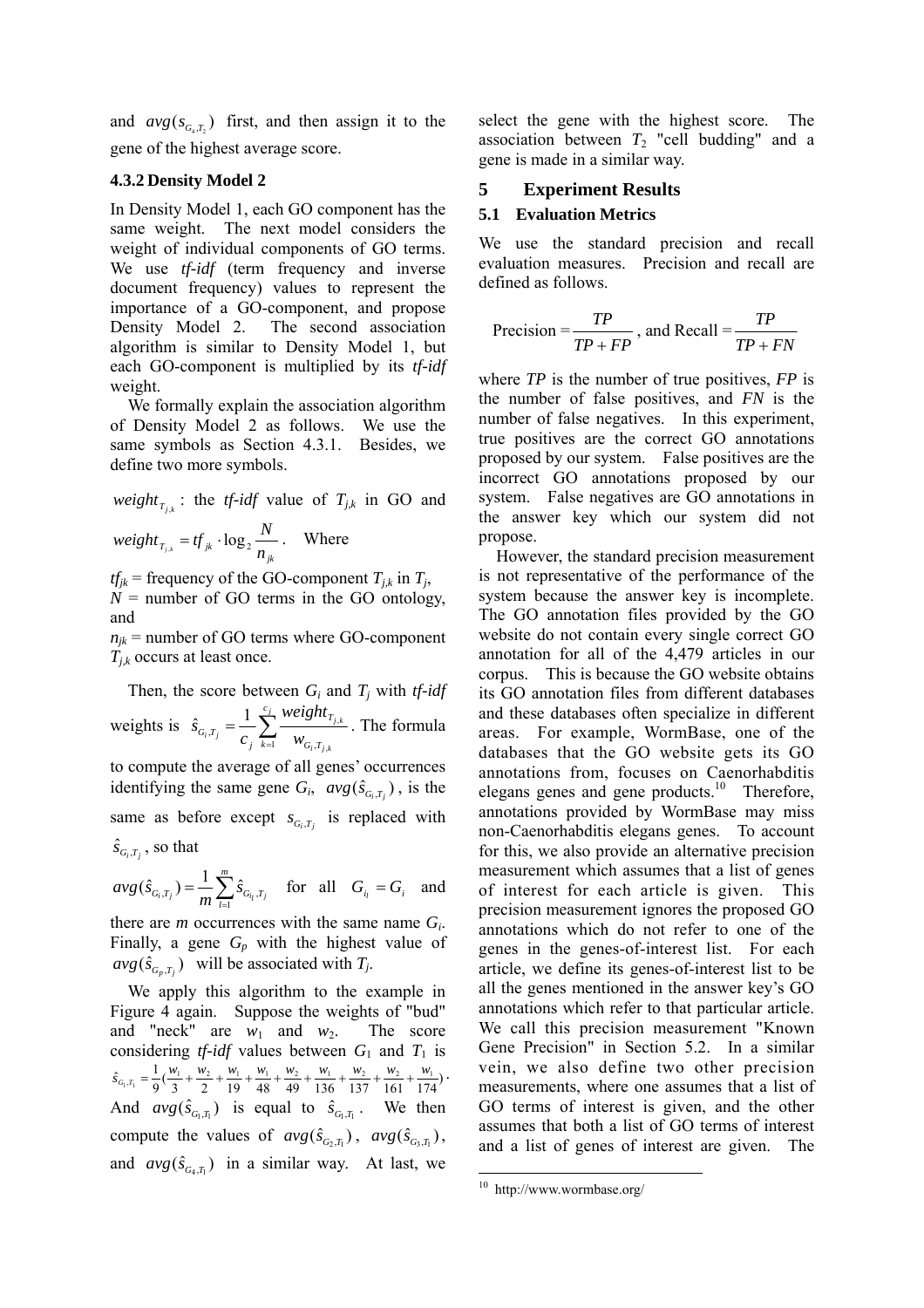|                   | TP    | FP         | FN     | Recall | Precision | Known<br>Gene<br>Precision | Known GO<br>Precision | Known<br>GO-Gene<br>Precision |
|-------------------|-------|------------|--------|--------|-----------|----------------------------|-----------------------|-------------------------------|
| Baseline          | 3,826 | 10,872,725 | 11,015 | 25.78% | $0.04\%$  | 0.87%                      | 3.37%                 | 81.80%                        |
| System GO         | .631  | .521.440   | 13.210 | 10.99% | $0.11\%$  | $1.37\%$                   | 7.69%                 | 87.08%                        |
| System Gene       | 469   | 442.974    | 14.372 | 03.16% | $0.11\%$  | .41%                       | 7.62%                 | 84.77%                        |
| System<br>GO/Gene | 318   | 234,872    | 14,523 | 02.14% | 0.14%     | .55%                       | 8.98%                 | 87.15%                        |

Table 1. The Experimental Results of Density Model 1

|             | TP    | FP         | FN     | Recall   | Precision | Known     | Known GO  | Known     |
|-------------|-------|------------|--------|----------|-----------|-----------|-----------|-----------|
|             |       |            |        |          |           | Gene      | Precision | GO-Gene   |
|             |       |            |        |          |           | Precision |           | Precision |
| Baseline    | 3.826 | 10,872,725 | 11,015 | 25.78%   | $0.04\%$  | 0.87%     | 3.37%     | 81.80%    |
| System GO   | .645  | .523.262   | 13.196 | 11.08%   | $0.11\%$  | 1.37%     | 7.75%     | 86.99%    |
| System Gene | 600   | 449.399    | 14.241 | $4.04\%$ | 0.13%     | l.74%     | 7.72%     | 85.59%    |
| System      | 385   | 237,605    | 14.456 | 2.59%    | 0.16%     | 1.83%     | 9.14%     | 87.73%    |
| GO/Gene     |       |            |        |          |           |           |           |           |

Table 2. The Experimental Results of Density Model 2

former will be named as "Known GO Precision" and the latter will be named as "Known GO-Gene Precision" in the following section.

### **5.2 Results and Discussion**

The TP (true positive), FP (false positive), FN (false negative) values of Density Models 1 and 2 are shown in the left part of Tables 1 and 2, respectively. There is no TN (true negative) value, because the answer key does not contain false instances.

For the baseline, we proposed every single pair of GO term and gene names appearing in the same paragraph. The baseline provides an upper bound for the recall value. The "System GO" row shows the performance of our system as described in Section 4.3. For the "System Gene" experiment, we assigned one GO term to every gene, instead of the other way around. The same density-based method was used, except that the role of genes and GO-components were switched. That is, for each unique gene appearing in a paragraph, we associated exactly one GO term with it. For the "System GO/Gene" experiment, we proposed only the GO annotations that appear in both "System GO" and "System Gene" experiments. In other words, the set of GO annotations proposed in the "System GO/Gene" experiment is the intersection of the sets of annotations proposed in the "System GO" and "System Gene" experiments.

For the example mentioned in Figure 4, the baseline method would return 6 annotations because there are 3 distinct genes and 2 distinct GO terms. The "System GO" method will produce 2 annotations, each with a unique GO

term. The "System Gene" method will propose 3 annotations, because there are 3 different genes. Finally, the "System GO/Gene" method will generate at most 2 annotations, because the number of distinct GO terms limits the size of the intersection to the maximum of 2.

Experimental results under different precision metrics are shown in the right part of Tables 1 and 2. The "Precision" column shows the precision values as defined in the conventional way. The precision values in the "Known Gene Precision" column are obtained by assuming that the genes of interest are given. Similarly, values in the "Known GO Precision" column are computed assuming that the GO terms of interest are provided. For the "Known GO-Gene Precision" values, it is assumed that both the GO terms and genes of interest are given.

The experimental results show that recall rates decrease when the annotation conditions become stricter. For instance, the Density Model 1's baseline recall value of 25.78% drops to 2.14% when the "System GO/Gene" method is used. It is expected, because stricter conditions would filter out correct annotations where the GO term and gene are not close to each other. The recall rate of "System GO" is higher than "System Gene" in both models. This implies that the appearance of a GO term is a better indicator for the presence of a GO annotation than the appearance of a gene.

In Tables 1 and 2, the rank of different precision measurements, ordered from the lowest to the highest, is "Precision", "Known Gene Precision", "Known GO Precision" and "Known GO-Gene Precision". It tells us the relative difficulties of different annotation tasks.